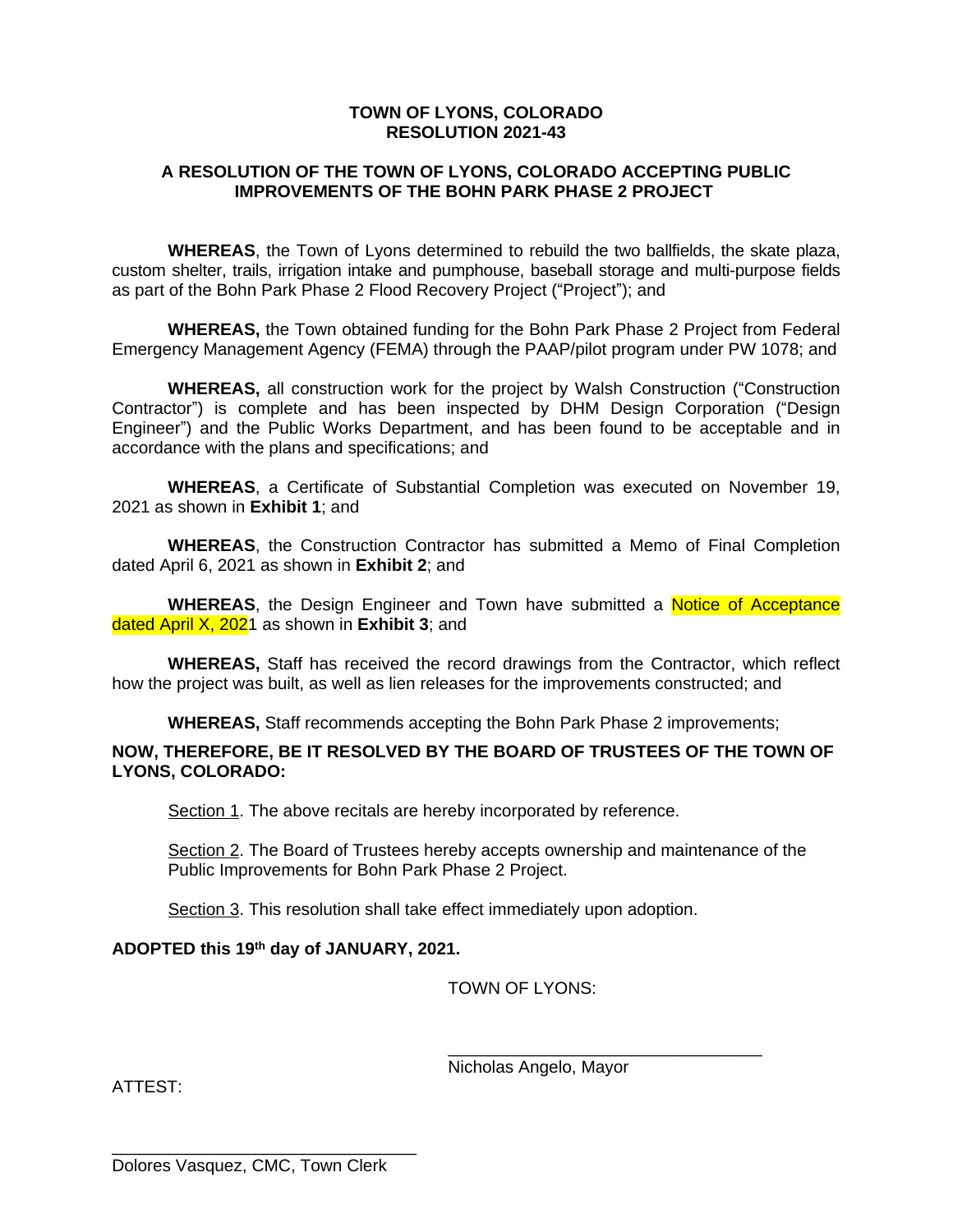# **EXHIBIT 1 – Certificate of Substantial Completion**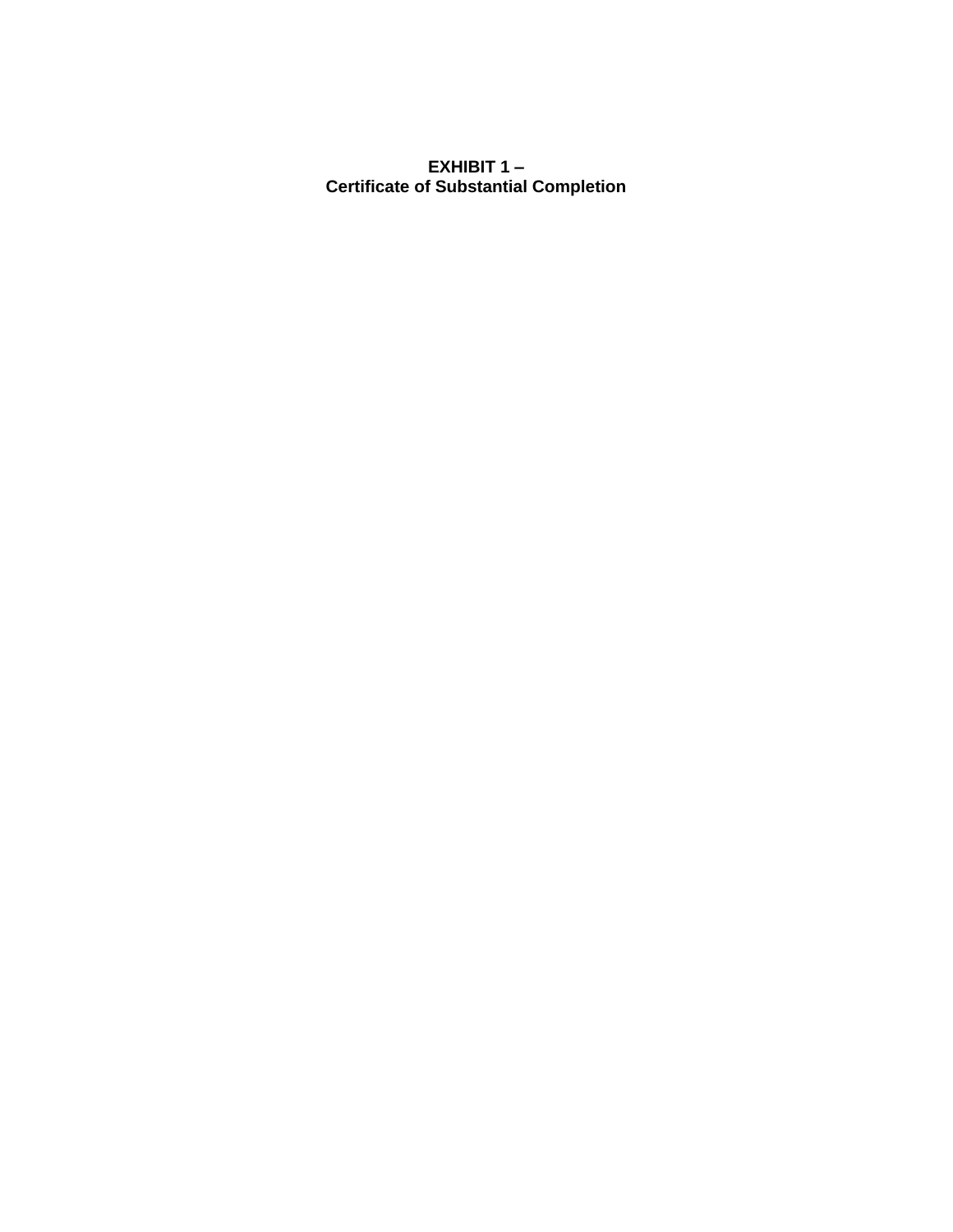**EXHIBIT 2 – Roberts Notice of Final Completion**